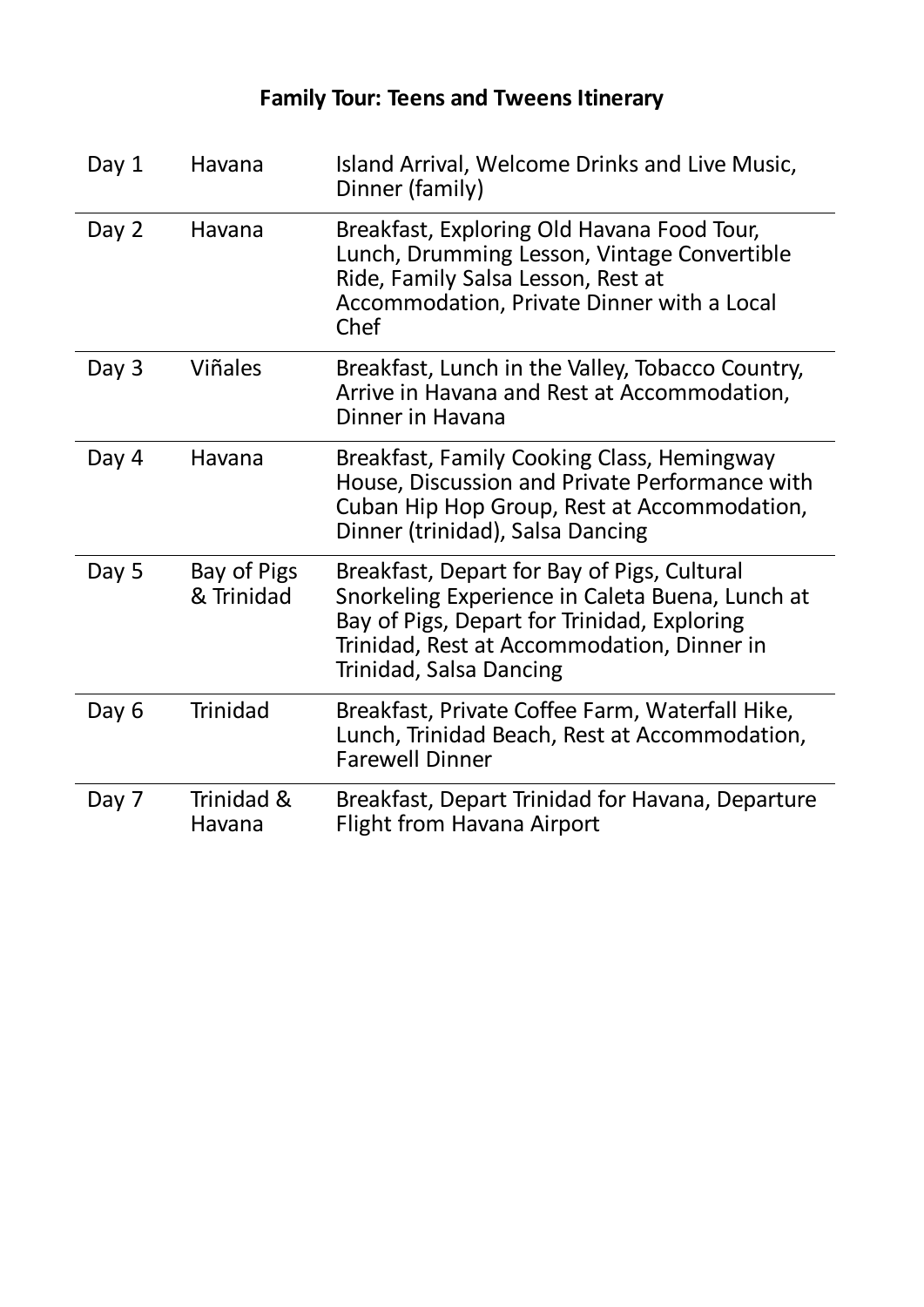# **Day 1**

### Havana

Island Arrival, Welcome Drinks and Live Music, Dinner (family)

| Time                             | <b>Activity</b>                  | <b>Description</b>                                                                                                                 |
|----------------------------------|----------------------------------|------------------------------------------------------------------------------------------------------------------------------------|
| $2:00 \text{ PM} -$<br>5:00 PM   | <b>Island Arrival</b>            | Your driver will meet you at the airport, and you'll be taken<br>to your accommodation to freshen up.                              |
| $6:30$ PM -<br>$7:30 \text{ PM}$ | Welcome Drinks<br>and Live Music | Welcome to Havana! Kick-off your cultural immersion with<br>fresh-made mojitos and live local musicians playing Cuban<br>classics. |
| 7:45 PM -<br>$9:15$ PM           | Dinner (family)                  | Enjoy a family dinner at a restaurant run by one of Cuba's<br>most renowned chefs.                                                 |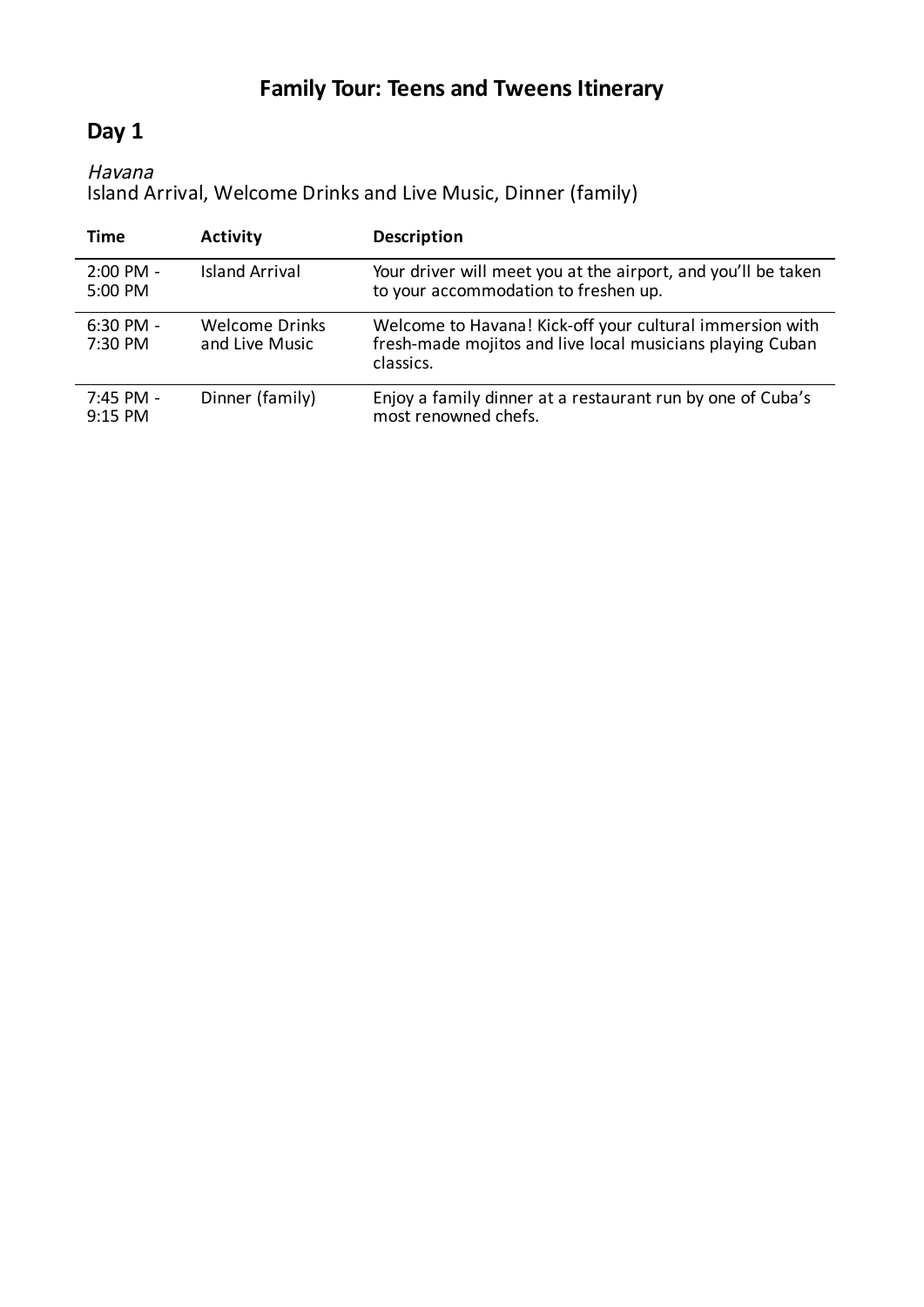## **Day 2**

#### Havana

Breakfast, Exploring Old Havana Food Tour, Lunch, Drumming Lesson, Vintage Convertible Ride, Family Salsa Lesson, Rest at Accommodation, Private Dinner with a Local Chef

| <b>Time</b>             | <b>Activity</b>                          | Description                                                                                                                                                                                                                                 |
|-------------------------|------------------------------------------|---------------------------------------------------------------------------------------------------------------------------------------------------------------------------------------------------------------------------------------------|
| $8:00$ AM -<br>9:30 AM  | <b>Breakfast</b>                         | Full breakfast provided at your accommodation.                                                                                                                                                                                              |
| $9:30$ AM -<br>12:00 PM | <b>Exploring Old</b><br>Havana Food Tour | Dig into delicious snacks and local specialities as you eat<br>your way through the iconic, colorful, historic Habana.<br>Highlights include: open air markets, bodegas, and Cuba's<br>best street food!                                    |
| 12:00 PM -<br>1:15 PM   | Lunch                                    | Sit down and enjoy a delicious local lunch.                                                                                                                                                                                                 |
| 1:30 PM -<br>2:30 PM    | Drumming Lesson                          | Immerse yourself in Cuba's rich musical culture and<br>heritage with this interactive drumming performance and<br>drumming lesson (no prior drumming experience<br>necessary)                                                               |
| 2:45 PM -<br>4:15 PM    | Vintage Convertible<br>Ride              | Hop into a vintage classic American convertible car and<br>cruise throughout Havana's neighborhoods.                                                                                                                                        |
| 4:30 PM -<br>5:30 PM    | <b>Family Salsa Lesson</b>               | Learn salsa with one of our resident dance instructors, the<br>most talented in all of Cuba!                                                                                                                                                |
| 5:45 PM -<br>6:45 PM    | Rest at<br>Accommodation                 | Relax and freshen up at the accommodation.                                                                                                                                                                                                  |
| $7:15$ PM -<br>8:30 PM  | Private Dinner with a<br>Local Chef      | Visit the home of a Cuban Chef and learn about the<br>challenges of preparing gourmet food in Cuba with<br>limited resources. Hear about the Chef's creative<br>inspiration and story as you enjoy a dinner with the Chef<br>in their home. |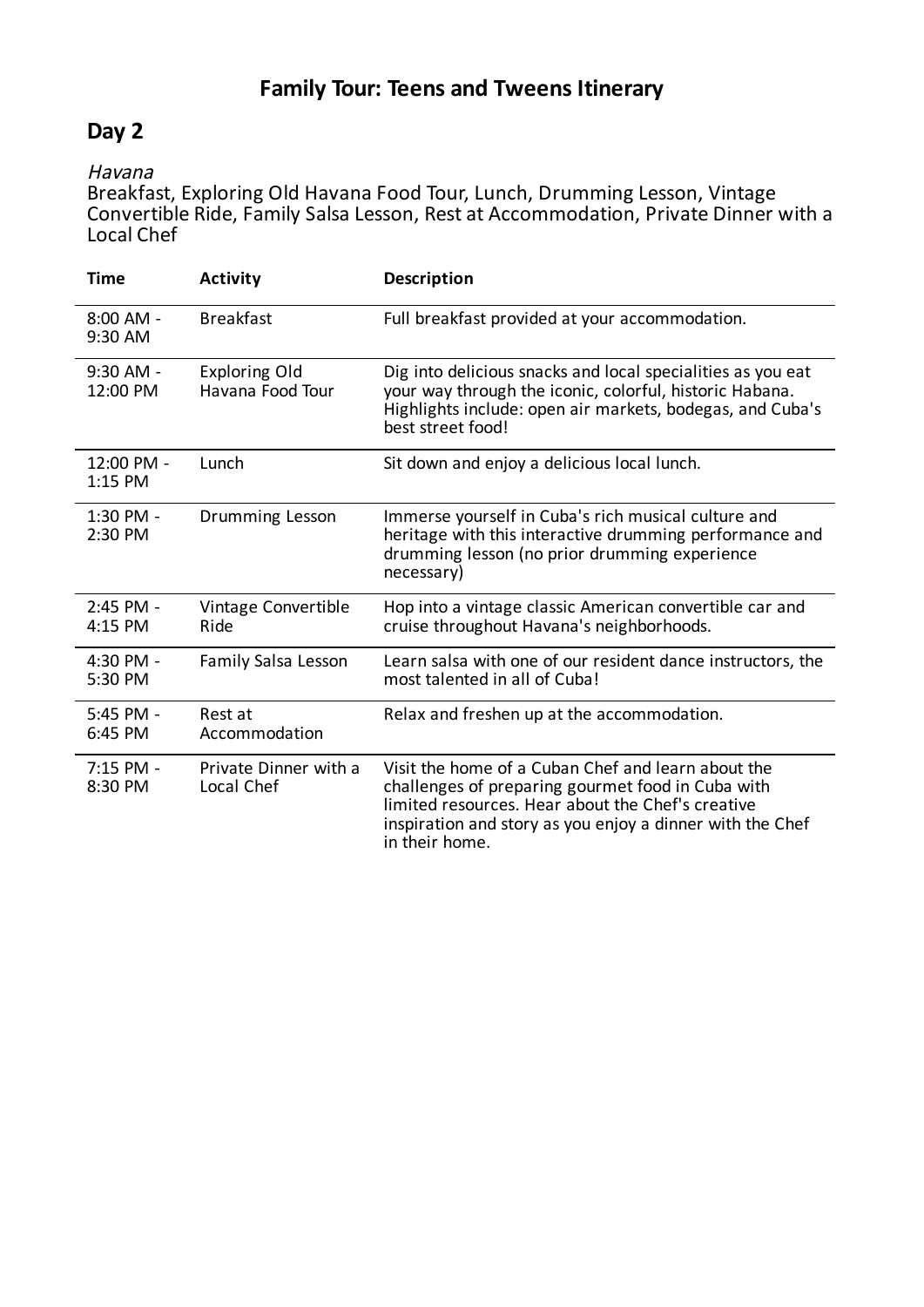## **Day 3**

Viñales

Breakfast, Lunch in the Valley, Tobacco Country, Arrive in Havana and Rest at Accommodation, Dinner in Havana

| Time                    | <b>Activity</b>                                  | <b>Description</b>                                                                                                                                                                                                                                                                                                                                                                    |
|-------------------------|--------------------------------------------------|---------------------------------------------------------------------------------------------------------------------------------------------------------------------------------------------------------------------------------------------------------------------------------------------------------------------------------------------------------------------------------------|
| $9:00$ AM -<br>12:00 PM | <b>Breakfast</b>                                 | Full breakfast provided at your accommodation.                                                                                                                                                                                                                                                                                                                                        |
| 12:00 PM -<br>1:00 PM   | Lunch in the Valley                              | Enjoy traditional Cuban food in a quaint local restaurant<br>overlooking a beautiful view in the Viñales countryside.                                                                                                                                                                                                                                                                 |
| $1:00$ PM -<br>4:00 PM  | <b>Tobacco Country</b>                           | Explore the tobacco country of Viñales with a local farmer<br>as your guide. Learn the history of the region and enjoy the<br>stunning views over a cup of freshly ground coffee before<br>riding on an oxcart to visit a family owned tobacco farm.<br>Watch as a seasoned cigar maker handrolls a perfect puro<br>while explaining the secret to the world renowned Cuban<br>cigar. |
| $6:30$ PM -<br>7:15 PM  | Arrive in Havana<br>and Rest at<br>Accommodation | Take it easy at the accommodation.                                                                                                                                                                                                                                                                                                                                                    |
| 7:30 PM -<br>$9:00$ PM  | Dinner in Havana                                 | Dine at one of Havana's most beautiful restaurants, an<br>architectural treasure with quintessential Cuban ambiance                                                                                                                                                                                                                                                                   |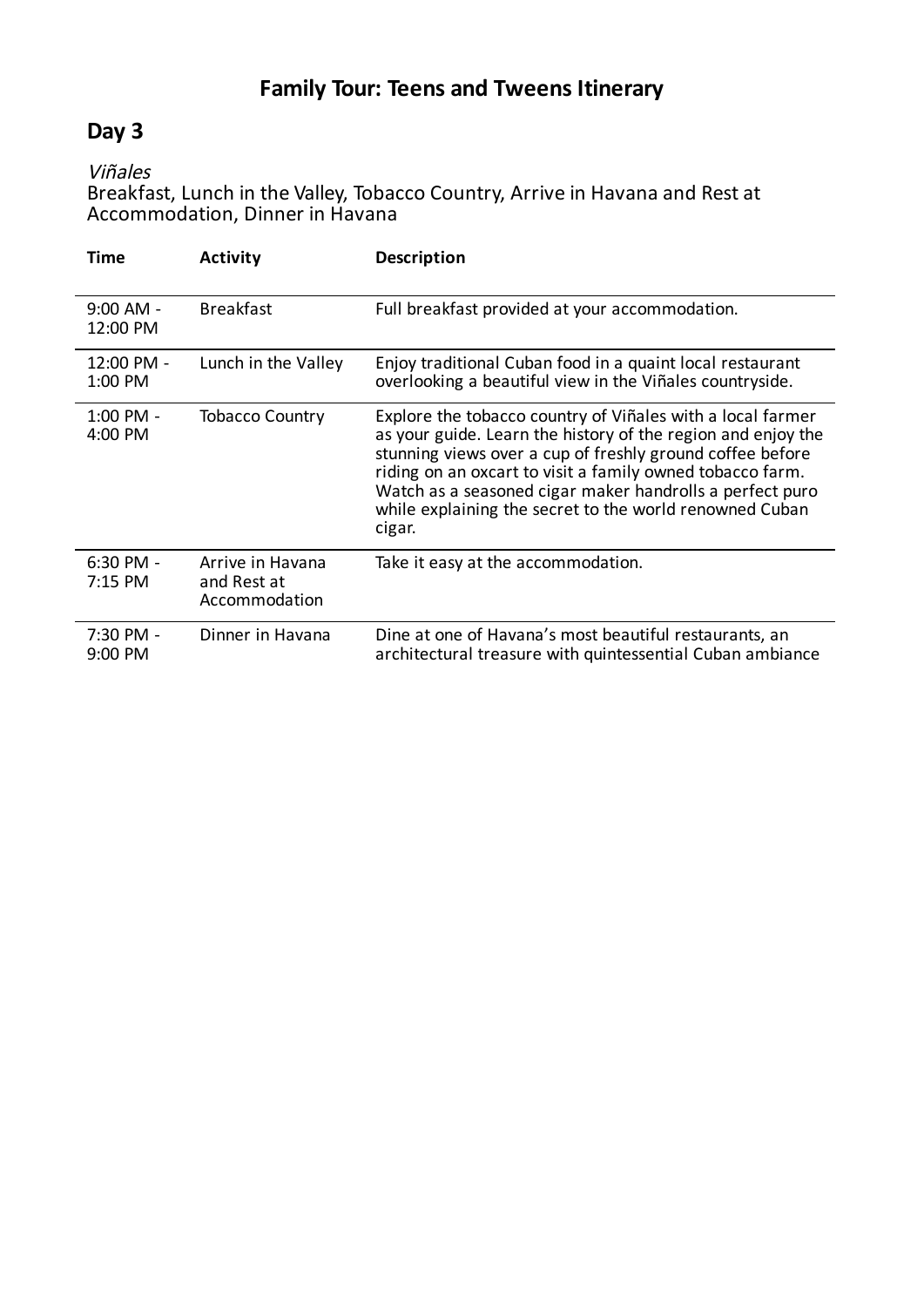# **Day 4**

#### Havana

Breakfast, Family Cooking Class, Hemingway House, Discussion and Private Performance with Cuban Hip Hop Group, Rest at Accommodation, Dinner (trinidad), Salsa Dancing

| <b>Time</b>            | <b>Activity</b>                                                      | <b>Description</b>                                                                                                                                                                                                                  |
|------------------------|----------------------------------------------------------------------|-------------------------------------------------------------------------------------------------------------------------------------------------------------------------------------------------------------------------------------|
| 8:30 AM -<br>10:00 AM  | <b>Breakfast</b>                                                     | Full breakfast provided at your accommodation.                                                                                                                                                                                      |
| 10:00 AM -<br>1:30 PM  | <b>Family Cooking Class</b>                                          | Learn organic gardening practices from two local farmers<br>who help you pick herbs and spices that you later use to<br>cook authentic Cuban cuisine alongside seasoned chefs.                                                      |
| $2:00$ PM -<br>3:00 PM | Hemingway House                                                      | Famed novelist Earnest Hemingway lived at this sprawling<br>mansion from 1940 - 1960. The home's interior has been<br>virtually untouched since the day that "Papa," the U.S.-<br>ambassador-in-spirit left.                        |
| 3:00 PM -<br>4:30 PM   | Discussion and<br>Private Performance<br>with Cuban Hip Hop<br>Group | Meet the female hip hop/jazz duo, Reyna y Real, who<br>focus on making music that breaks down stereotypes in<br>Cuban society. Hear them perform and discuss their<br>insights and inspirations. (subject to availability of date). |
| 4:45 PM -<br>6:15 PM   | Rest at<br>Accommodation                                             | Relax and freshen up at the accommodation.                                                                                                                                                                                          |
| 6:30 PM -<br>8:00 PM   | Dinner (trinidad)                                                    | Dine at a restaurant located in one of the main town<br>squares of Trinidad.                                                                                                                                                        |
| 8:30 PM -<br>10:00 PM  | Salsa Dancing                                                        | After dinner, you'll have the option to partake in salsa<br>dancing in the town square with locals!                                                                                                                                 |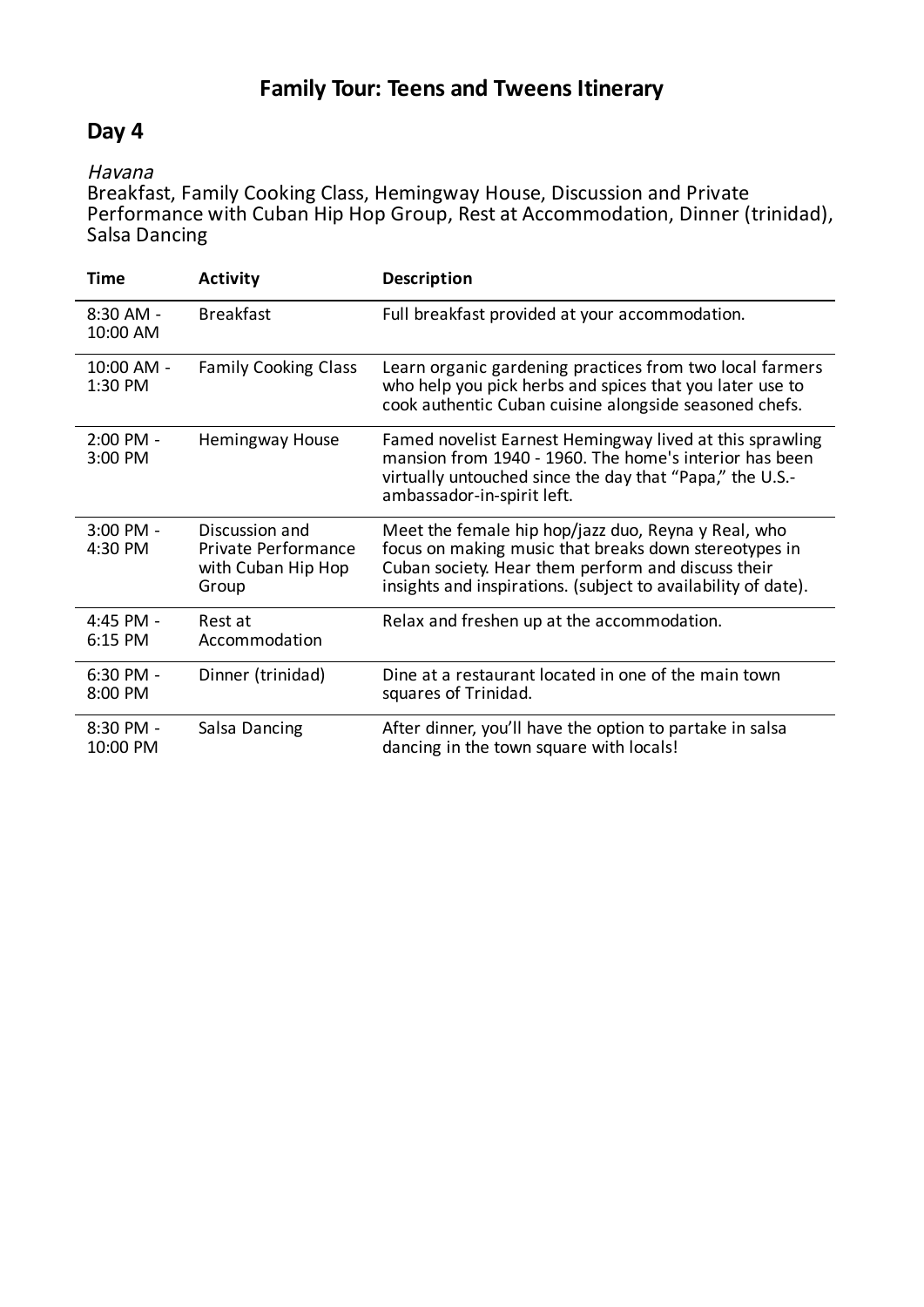### **Day 5**

#### Bay of Pigs & Trinidad

Breakfast, Depart for Bay of Pigs, Cultural Snorkeling Experience in Caleta Buena, Lunch at Bay of Pigs, Depart for Trinidad, Exploring Trinidad, Rest at Accommodation, Dinner in Trinidad, Salsa Dancing

| <b>Time</b>            | <b>Activity</b>                                                           | <b>Description</b>                                                                                                                                                |
|------------------------|---------------------------------------------------------------------------|-------------------------------------------------------------------------------------------------------------------------------------------------------------------|
| $7:00$ AM -<br>8:00 AM | <b>Breakfast</b>                                                          | Full breakfast provided at your accommodation.                                                                                                                    |
| 8:00 AM -<br>10:30 AM  | Depart for Bay of<br>Pigs                                                 | After a full breakfast, depart for Trinidad with your<br>private driver and guide and make a stop along the way<br>for Cuba's best snorkeling spot.               |
| 10:30 AM -<br>1:00 PM  | <b>Cultural Snorkeling</b><br><b>Experience in Caleta</b><br><b>Buena</b> | Enjoy refreshing cool waters as you snorkel in a "cenote"<br>known for its superb rock landscapes and abundant<br>undersea life.                                  |
| 1:00 PM -<br>2:15 PM   | Lunch at Bay of Pigs                                                      | Enjoy a relaxing and energizing lunch.                                                                                                                            |
| 2:30 PM -<br>4:30 PM   | Depart for Trinidad                                                       | Continue along your journey towards Trinidad, one of<br>Cuba's oldest cities, that remains lined with cobblestone<br>streets and beautiful colonial architecture. |
| 4:30 PM -<br>5:30 PM   | <b>Exploring Trinidad</b>                                                 | Explore the cobblestone streets of Trinidad, a UNESCO<br>World Heritage site, and meet local artisans with your<br>host.                                          |
| 5:30 PM -<br>7:00 PM   | Rest at<br>Accommodation                                                  | Relax and freshen up at the accommodation.                                                                                                                        |
| 7:15 PM -<br>9:00 PM   | Dinner in Trinidad                                                        | Dine at a restaurant located in one of the main town<br>squares of Trinidad.                                                                                      |
| 9:00 PM -              | Salsa Dancing                                                             | After dinner, you'll have the option to partake in salsa<br>dancing in the town square with locals!                                                               |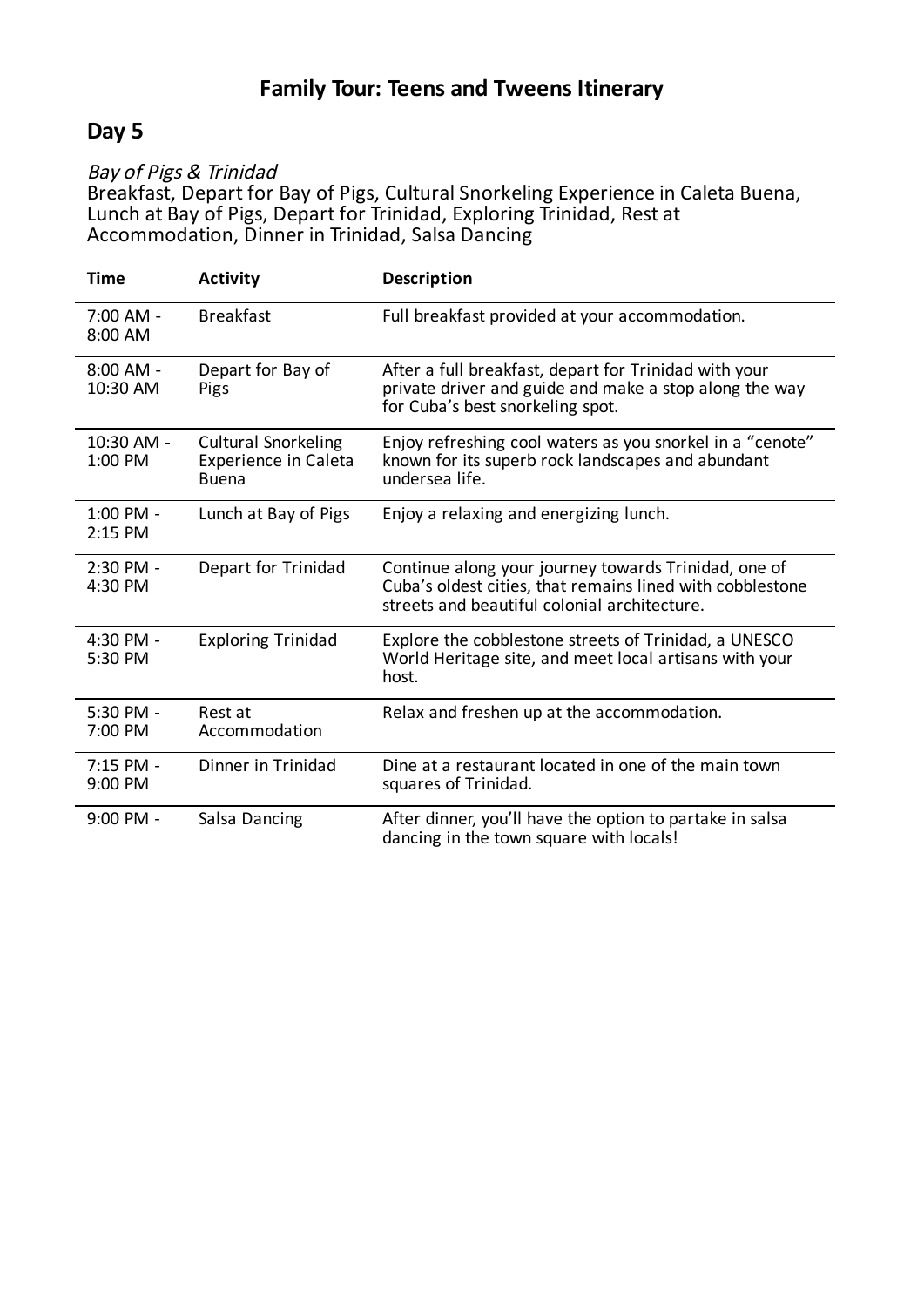## **Day 6**

Trinidad

Breakfast, Private Coffee Farm, Waterfall Hike, Lunch, Trinidad Beach, Rest at Accommodation, Farewell Dinner

| Time                    | <b>Activity</b>          | <b>Description</b>                                                                                                                                                                  |
|-------------------------|--------------------------|-------------------------------------------------------------------------------------------------------------------------------------------------------------------------------------|
| 8:30 AM -<br>9:30 AM    | <b>Breakfast</b>         | Full breakfast provided at your accommodation.                                                                                                                                      |
| $9:30$ AM -<br>10:15 AM | Private Coffee Farm      | Learn how the locals plant, grow, harvest and roast coffee<br>beans. Taste Cuba's freshest farm to table coffee.                                                                    |
| 10:30 AM -<br>1:00 PM   | Waterfall Hike           | Wear your bathing suit to take a dip in the cool waters<br>below the cascade and prepare for a hike of moderate<br>difficulty (no climbing but plenty of breaks may be<br>helpful). |
| 1:30 PM -<br>3:00 PM    | Lunch                    | Embrace the peaceful sounds of the surrounding nature at<br>an intimate ecological restaurant in a family home,<br>serving a variety of traditional Cuban dishes.                   |
| 3:30 PM -<br>5:15 PM    | <b>Trinidad Beach</b>    | Head directly to one of Trinidad's nearby beaches for<br>sunset and mojitos!                                                                                                        |
| $5:30$ PM -<br>6:45 PM  | Rest at<br>Accommodation | Relax and freshen up at the accommodation.                                                                                                                                          |
| 7:00 PM -<br>8:30 PM    | <b>Farewell Dinner</b>   | Enjoy your final dinner on the island in a beautifully<br>restored Spanish colonial restaurant.                                                                                     |